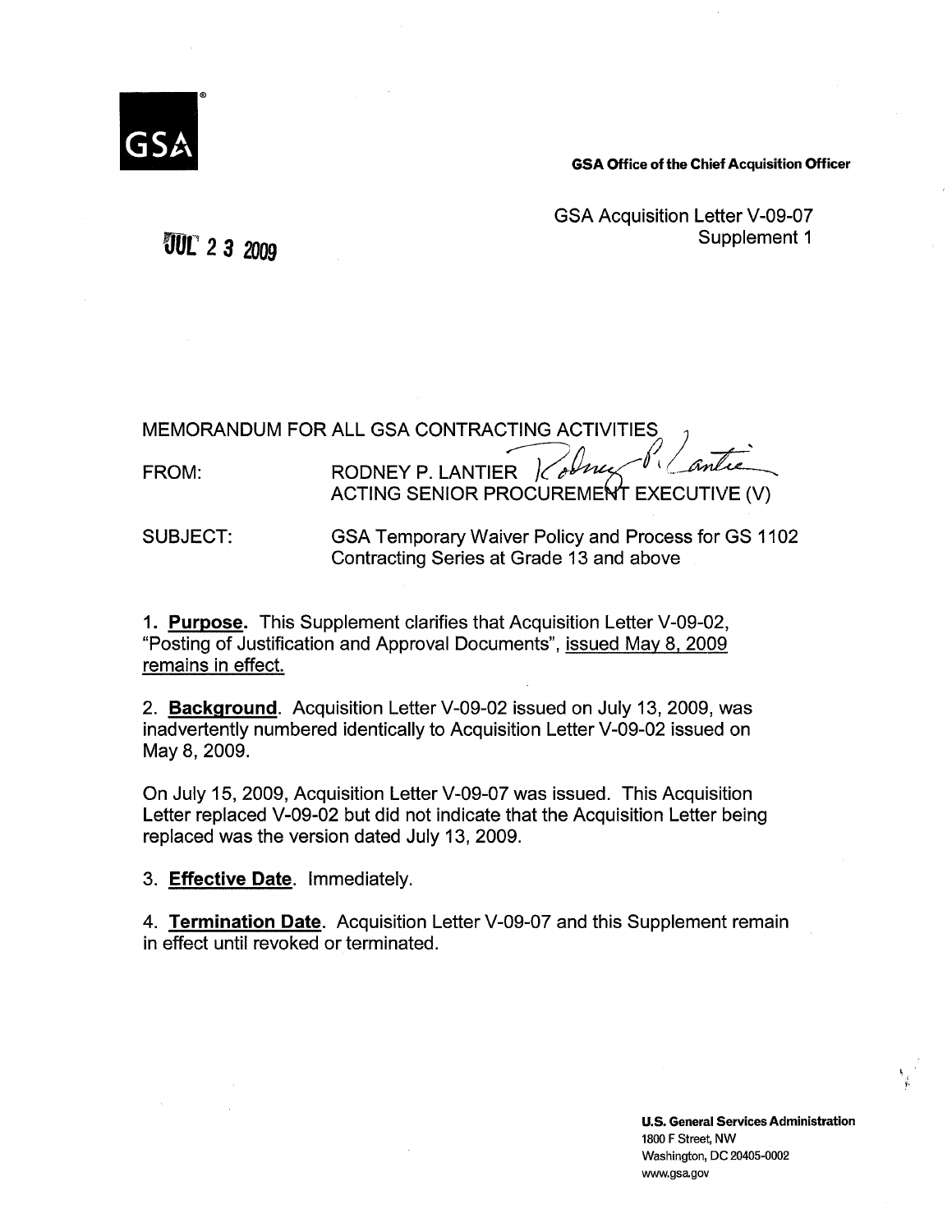

GSA Office of the Chief Acquisition Officer

# GSA ACQUISITION LETTER V-09-07

JUL 1 5 2009

MEMORANDUM FOR ALL GSA CONTRACTING ACTIVITIES

FROM:

ALL GSA CONTRACTING ACTIVITIES<br>DAVID A. DRABKIN ACTING CHIEF ACQUISITION OFFICER (V)

SUBJECT:

GSA Temporary Waiver Policy and Process for GS 1102 Contracting Series at Grades13 and above.

**1. Purpose:** This Acquisition Letter details GSA's policy on and process for requesting and approving temporary waivers of the mandatory training and education requirements when seeking to place candidates into positions into the Contract Series, GS -1102 at grades 13 and above.

**2. Background:** On January 1, 2000, the Office of Personnel Management (OPM) issued an updated qualification standard for positions in the Contracting Series, GS-1102. This qualification standard grants an agency's Senior Procurement Executive (SPE) authority to waive any or all of the qualification requirements for GS - 1102 positions at and above the GS-13 level. GSA's SPE's authority falls under the Office of the Chief Acquisition Officer (OCAO) and as such will be the final approving authority on any temporary waiver requests.

**3. Effective Date:** Date of Issue.

**4. Termination Date:** This Acquisition Letter remains in effect until revoked or terminated and replaces the previously issued Acquisition Letter V-09-02 in its entirety.

**5. Applicability:** This Acquisition Letter applies to all current and incoming GSA employees in the GS-1102 series.

6. GSA Waiver Policy and Process: Current and incoming GSA GS - 1102 employees seeking hiring placement into positions at grades 13 and above are eligible for temporary waiver consideration if they do not meet the OPM qualification standards for the Contract Series, GS -1102 at grades 13 and above listed below:

> **U.S. General Services Administration**  1800 F Street, NW Washington, DC 20405-0002 www.gsa.gov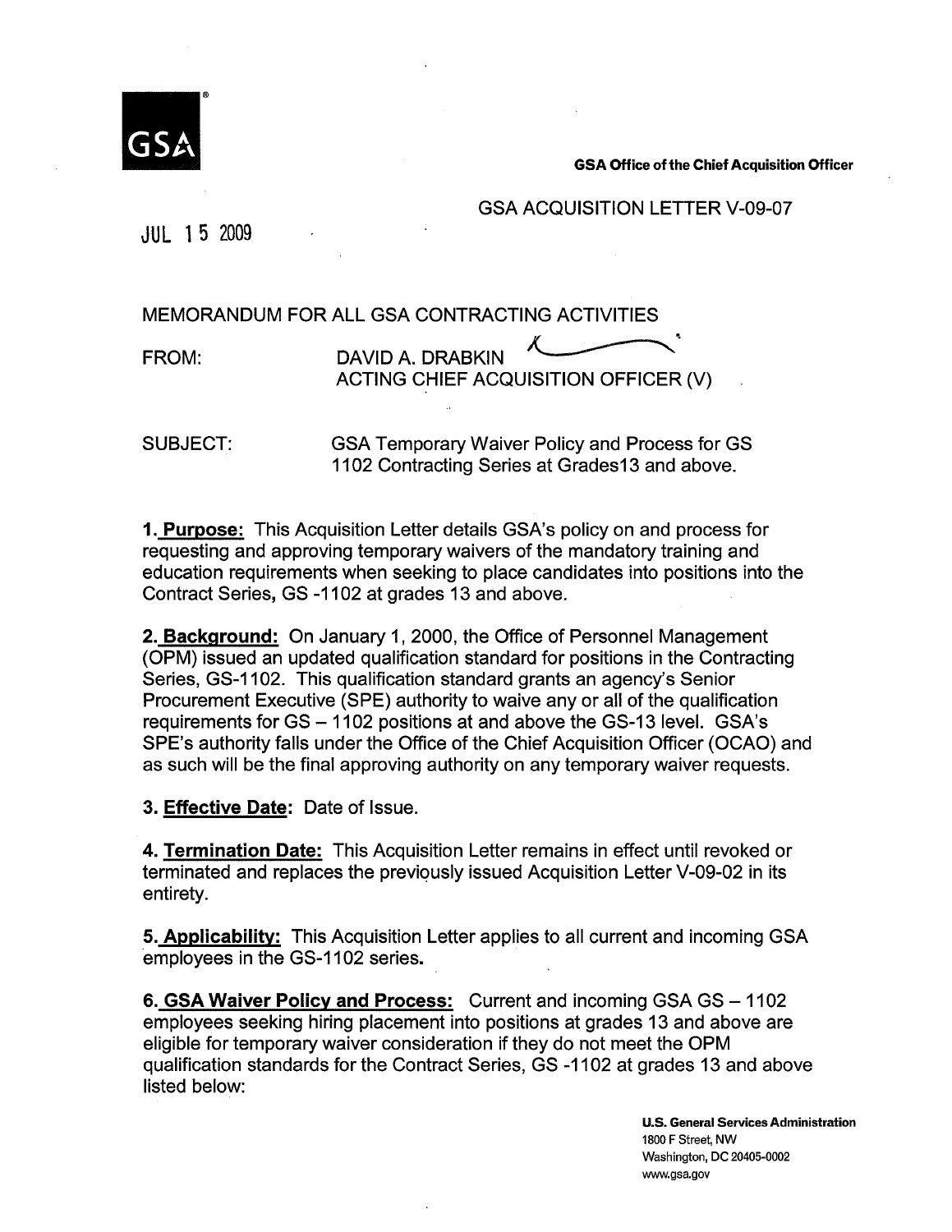- I. Completion of all mandatory training prescribed by the Head of an agency for progression to  $GS - 13$  or higher level contracting positions, including at least 4-years experience in contracting or related positions. At least 1 year of that experience must have been specialized experience at or equivalent to work at the next lower level of the position, and must have provided the knowledge, skills, and abilities to perform successfully the work of the position.
- II. A four year course of study leading to a bachelor's degree, which includes or is supplemented by at least 24 semester hours in any combination of the following fields: accounting, business, finance, law, contracts, purchasing, economics, industrial management, marketing, quantitative methods, or organization and management

GSA's policy is to grant a temporary class waiver allowing the hiring of GSA's acquisition workforce members in the GS 1102, Contracting Series at grades 13 and above that have not completed all of the mandatory training required under the Office of Personnel Management (OPM) 1102-qualification standards to be hired. This temporary class waiver is initially granted for a two-year period while an affected acquisition workforce member works to complete the required mandatory training. This temporary class waiver does not affect the education requirements as established under OPM's qualification standard for positions in the GS 1102, Contracting Series. Current GSA 1102 employees who are considered to have met the standard for positions, which they occupied before January 1, 2000, may be granted temporary class waivers related to the mandatory training requirements.

Recent hires from the private sector that currently hold any of the following National Contract Management Association (NCMA) certifications listed below and meet the mandatory education requirements are also eligible for temporary. class waiver related to the mandatory training requirements,:

- I. Certified Federal Contract Manager (CFCM) or
- II. Certified Professional Contract Manager (CPCM)

The class waiver status applied to the mandatory training requirements does not extend or apply to mandatory education requirements. All members of GSA's acquisition workforce in the GS 1102 Contracting Series at grades 13 and above must meet the mandatory educational requirements.

Temporary class training or standard education waivers granted may not exceed a period of two (2) years, during which time the employee is required to have completed and met all of the mandatory training and/or education requirements. Failure to meet all training and education requirements within the specified two (2) year timeframe may result in reassignment or possible reduction in. grade.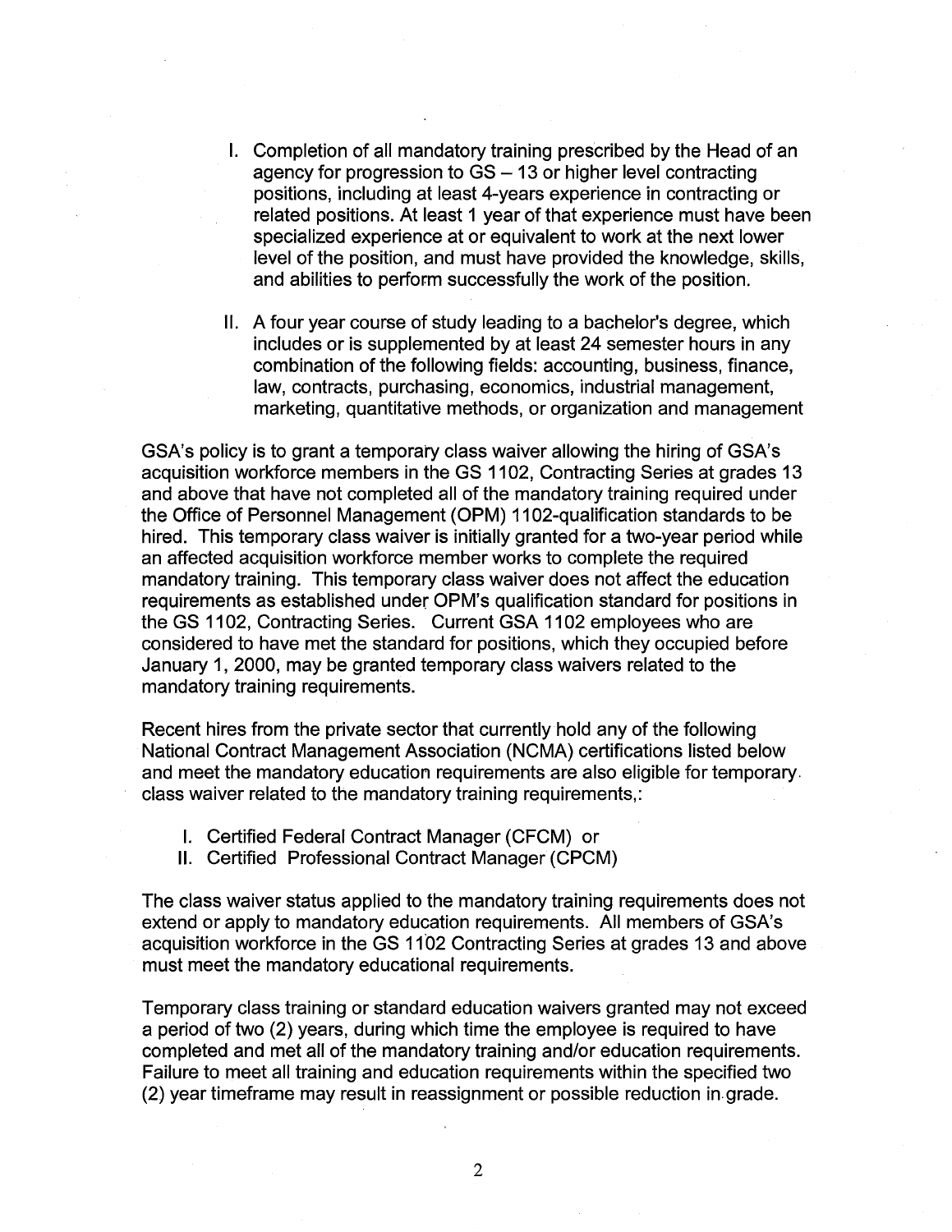Employees will be required to acknowledge these potential consequences along with the two (2) year timeframe in a signed Condition of Employment Form (see Attachment A) as well as an Individual. Development Plan (IDP) developed in consultation with their supervisor. "The IDP agreement must identify the missing training and/or educational courses. The employee's supervisor is required to monitor the employee's progress at completing the requirements as a part of the IDP. .

The temporary class training and standard education waiver policy as described does not affect the requirements of GSA's Contracting Officer Warrant Program (COWP). All contracting officer warrant applicants must meet the mandatory educational, training and certification requirements for the appropriate warrant level.

Employees and applicants will only be granted temporary education waivers as an exception, not a rule. For vacancy selections, it is expected that selecting officials will hire in accordance with the full requirements of OPM's 1102 qualification standard, particularly when fully qualified applicants exist for consideration.

Only selecting officials may request temporary education waivers and must prepare a written justification that thoroughly establishes why an alternate applicant is the best choice to fill the job vacancy. The additional issues listed below must also be addressed in the justification:

- I. The applicant's demonstrated analytical and decision-making capabilities, job performance, qualifying experience, and any other pertinent details that reflect on the applicant's abilities;
- II. The applicant's actual work achievements, training, and educational accomplishments that clearly demonstrate the applicant's suitability for the position;
- Ill. The total number of applicants referred to the selecting official and the total number of referred applicants who fully met the qualification standard; and
- IV. An Individual Development Plan which describes how the candidate will meet the requirement within a two (2) year period.

The temporary education waiver request must be approved and signed at all levels within the selecting official's chain-of command, including a written concurrence by the appropriate head of the contracting activity of a Region, Service or Staff office. The request along with its justification and relevant supporting documentation should be submitted to GSA's Acquisition Career Manager who will conduct a review and make a final recommendation to GSA's Senior Procurement Executive.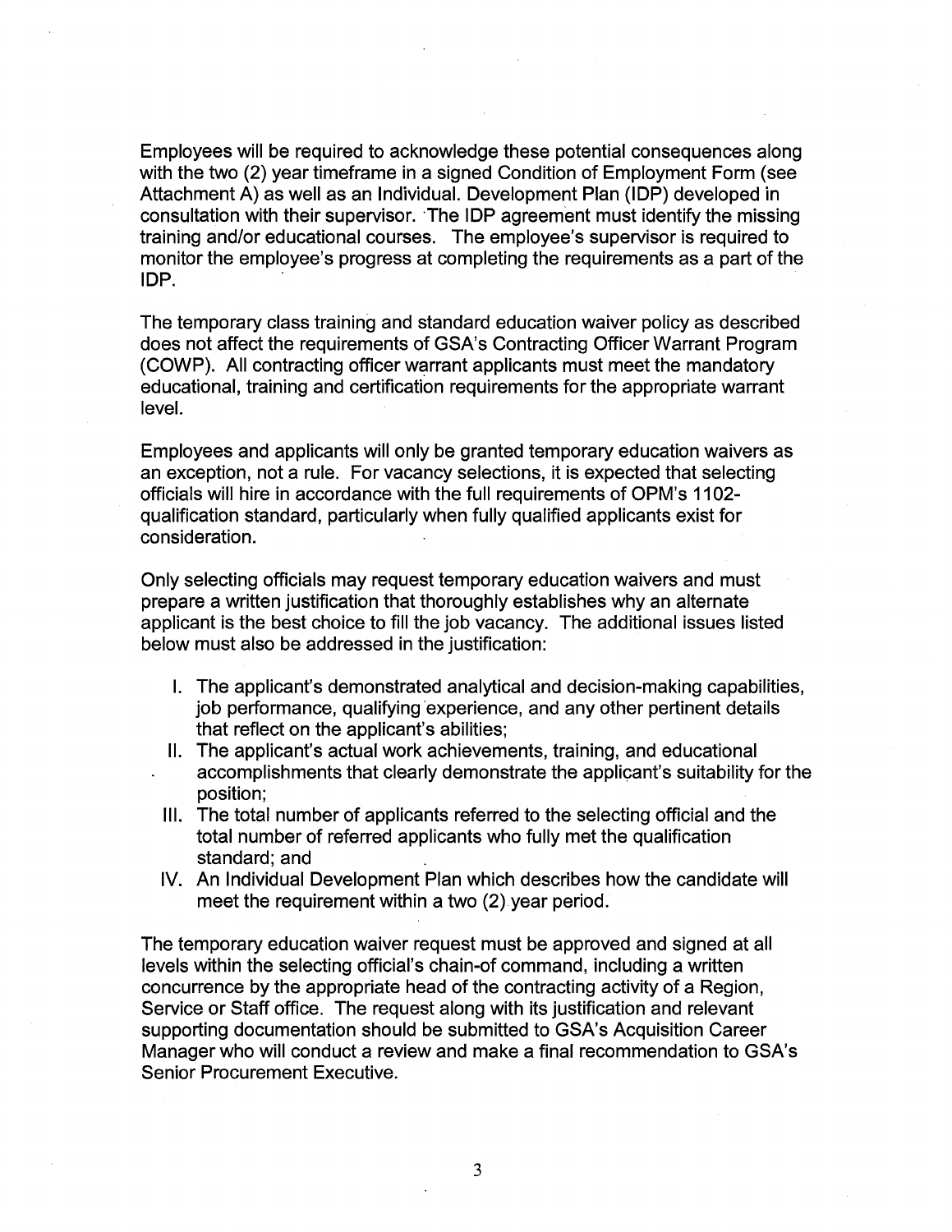Requests for extensions of temporary training class or education waivers are allowable but will be strictly limited to well-documented circumstances and must be submitted to GSA's Senior Procurement Executive for approval no later than 90 days prior to the end of the 2-year waiver date. Waiver extensions, if granted, will be valid only for an additional year. Only management officials in the supervisory chain of command for the employee may request waiver extensions; and the head of the contracting activity in a Region, Service, or Staff Office must concur on the extension request prior to forwarding it to GSA's Senior Procurement Executive for consideration.

#### **Attachments**

### A. GSA CONDITION OF EMPLOYMENT FORM

B. OFFICE OF PERSONNEL MANAGEMENT GS-1102 CONTRACT SPECIALIST QUALIFICATION STANDARDS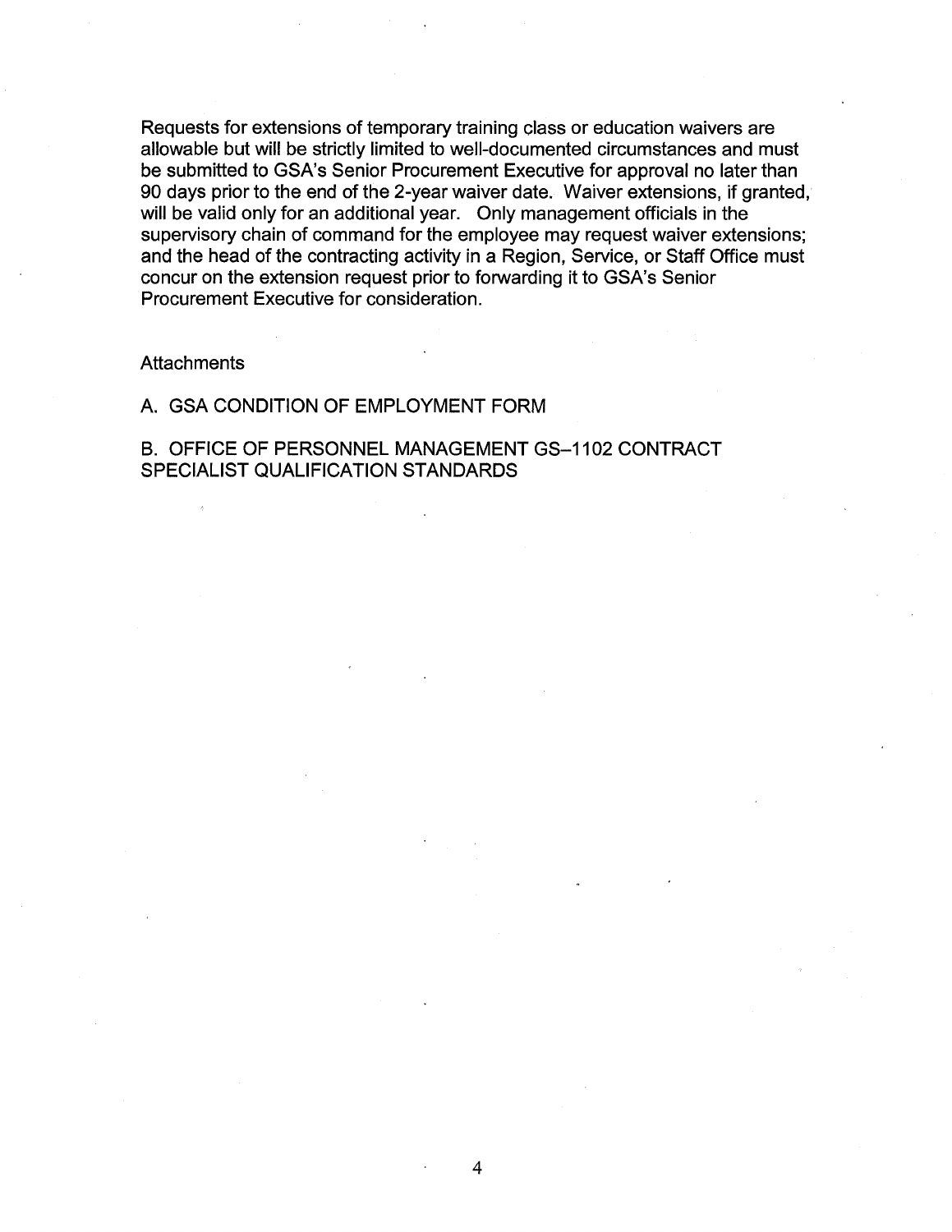# **GENERAL SERVICES ADMINISTRATION**

# **AGREEMENT TO CONDITION OF EMPLOYMENT BASED ON EMPLOYEE'S RECEIPT OF WAIVER OF TRAINING OR SEMESTER HOURS/COURSE WORK REQUIREMENTS FOR GS-1102 POSITION**

- 1. I,  $\frac{1}{2}$  (Name of Employee), understand that I have been granted a temporary waiver of training and/or education requirements to allow my placement in the position of \_\_\_\_\_\_\_\_\_\_ (position title, pay plan, series and grade) in the (position title, pay plan, series and grade) in the (regional and organizational entity).
- 2. I acknowledge and agree that within (timeframe) of being placed in this position, I must complete the training courses and/or educational semester hours or equivalent course work listed below or attached to satisfy the core training and/or education requirements associated with the position of \_\_\_\_\_\_\_\_\_, and that timeframe for completing this training or education begins on (date) and will conclude on (date).
	- 1. 2. 3. 4.
	- 5.

6. See attached list of course work.

- 3. I acknowledge and agree that I may submit a request for an extension of the temporary waiver through my immediate supervisory chain to the GSA Senior Procurement Executive. This request must describe the circumstances that preclude my meeting the training requirements or semester hours/educational course work requirement within the prescribed timeframe, which will be evaluated to reach an appropriate determination resulting in approval or disapproval of my request.
- 4. I further acknowledge and agree that failure on my part to complete the training requirements or semester hours/course work identified above within the (timeframe) or extended timeframe, if approved, could result in my reassignment, demotion or separation, and that appropriate action in my case will be determined based on the specific circumstances leading to my inability to fulfill these requirements. NOTE: The terms of the condition of employment pertain only to failure on the part of the employee to complete the training or course work, not on any actions that might have been taken on the part of management that might have affected the employee's ability to meet the requirements within the timeframe.
- 5. I acknowledge and agree that if I am reassigned, demoted or removed due to my failure to meet the training requirements above, I knowingly and voluntarily waive my rights of appeal to the Merit Systems Protection Board and my right to file an administrative grievance or a grievance pursuant to the negotiated grievance procedure with the appropriate union.

(EMPLOYEE'S SIGNATURE) (DATE)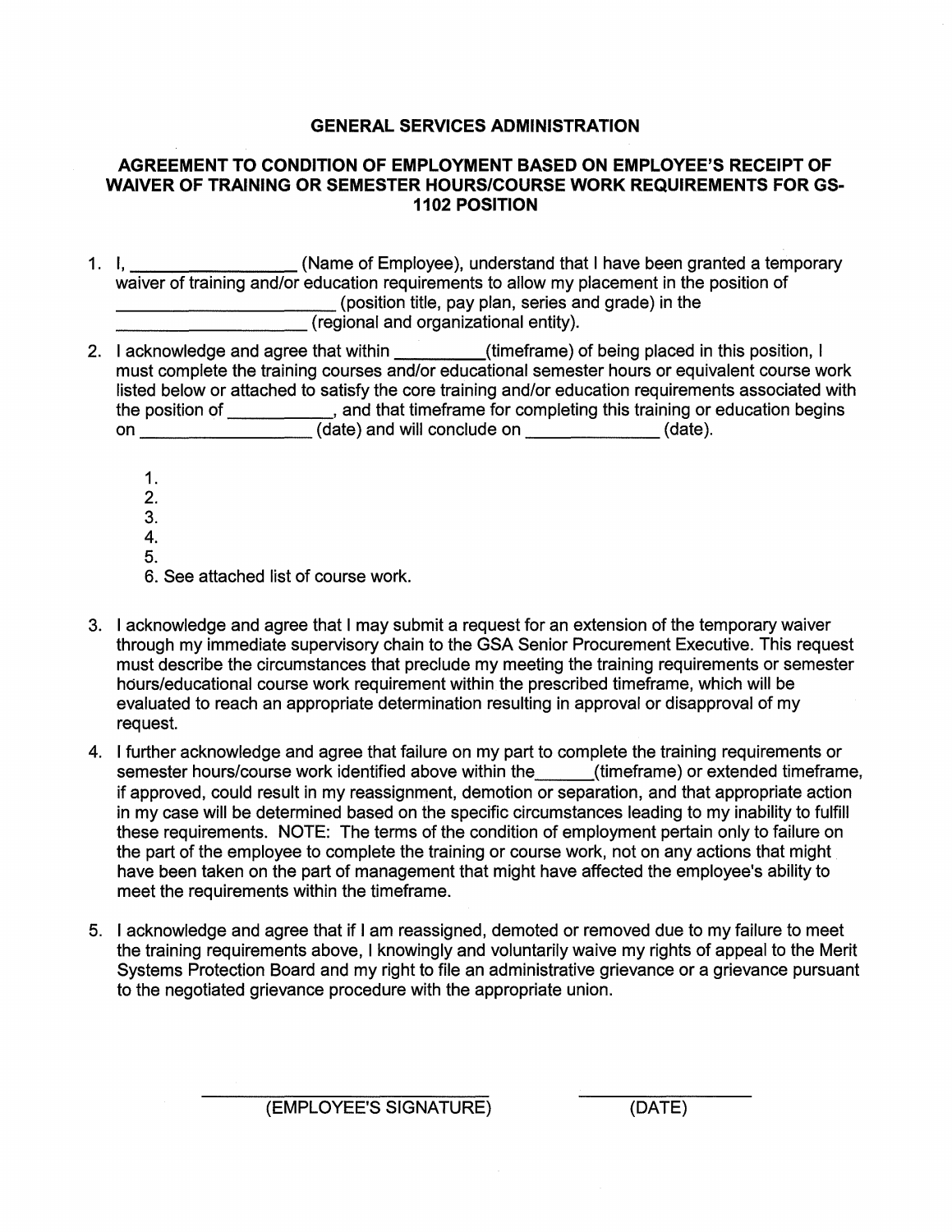

**United States Office of Personnel Management** 

**Operating Manual** 

# **Qualification Standards for General Schedule Positions**

**Individual Occupational Requirements for** 

# GS-1102: Contract Specialist

# [ **O&As Available J**

*The text below is extracted verbatim from Section IV-B of the Operating Manual for Qualification Standards for General Schedule Positions (p.166-167), but contains minor edits to conform to web-page requirements.* 

*This is an individual qualification standard developed by the Office of Federal Procurement Policy under the authority of 41 U.S.C 433. It does not apply to Department of Defense positions.* 

**Basic Requirements for GS-5 through GS-12** 

A. A 4-year course of study leading to a bachelor's degree with a major in any field;

**OR** 

B. At least 24 semester hours in any combination of the following fields: accounting, business, finance, law, contracts, purchasing, economics, industrial management, marketing, quantitative methods, or organization and management.

Applicants who meet the criteria for Superior Academic Achievement qualify for positions at the GS-7 level.

The following table shows the amounts of education and/or experience required to qualify for positions GS-7 thorough GS-12 covered by this standard.

| <b>GRADE</b> | <b>EDUCATION</b> | OR | <b>SPECIALIZED</b><br><b>EXPERIENCE</b> |
|--------------|------------------|----|-----------------------------------------|
|              |                  |    |                                         |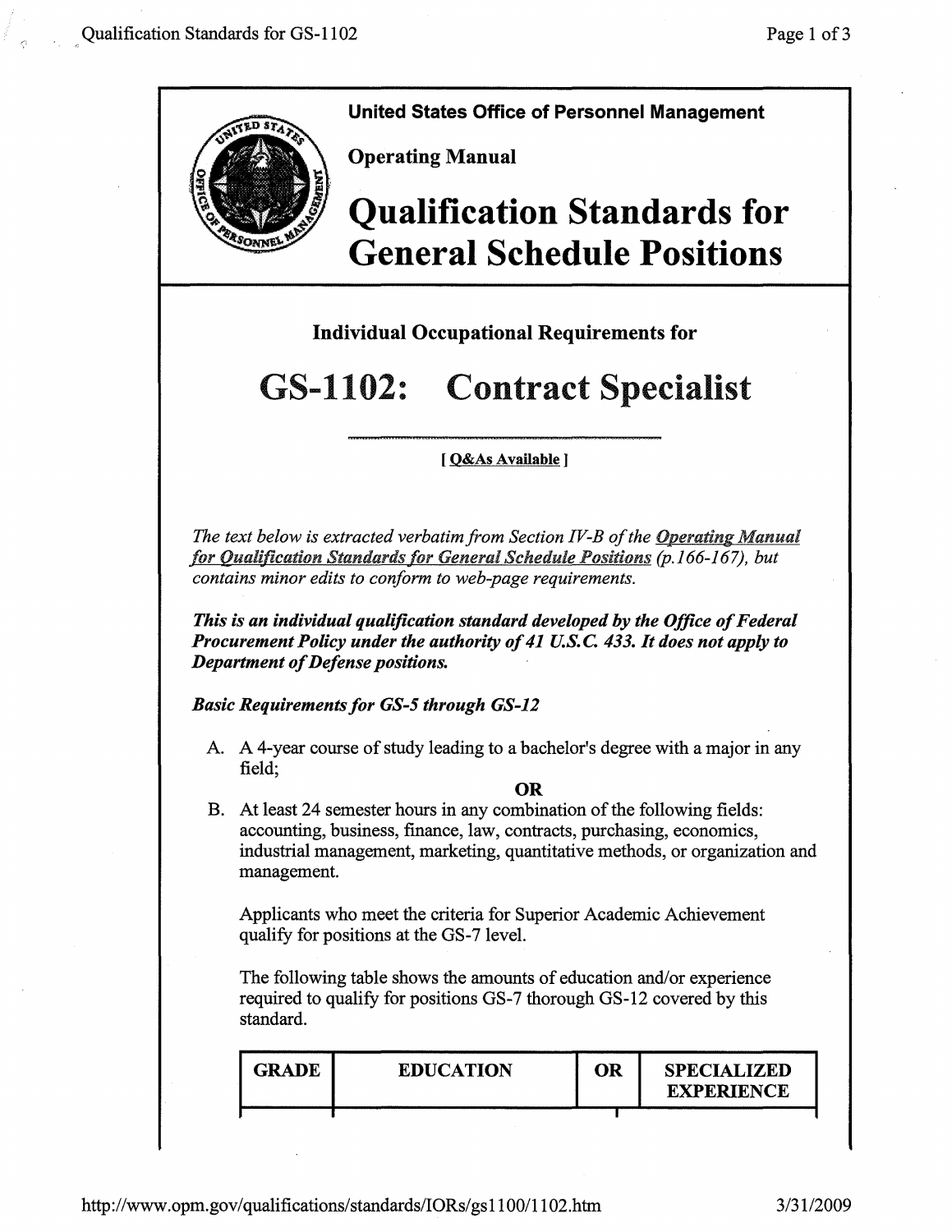| $GS-7$                  | 1 full academic year of graduate<br>education or law school or superior<br>academic achievement                                           | 1 year equivalent to at<br>least GS-5                      |
|-------------------------|-------------------------------------------------------------------------------------------------------------------------------------------|------------------------------------------------------------|
| $GS-9$                  | 2 full academic years of<br>progressively higher level graduate<br>education or masters or equivalent<br>graduate degree or LL.B. or J.D. | 1 year equivalent to at<br>least GS-7                      |
| <b>GS-11</b>            | 3 full academic years of<br>progressively higher level graduate<br>education or Ph.D. or equivalent<br>doctoral degree                    | 1 year equivalent to at<br>least GS-9                      |
| $GS-12$<br>and<br>above | (No educational equivalent)                                                                                                               | 1 year equivalent to at<br>least next lower grade<br>level |

**Equivalent combinations of education and experience are qualifying for all grade levels for which both education and experience are**  · **acceptable.** 

Graduate Education. To qualify for GS-1102 positions on the basis of graduate education, graduate education in one or a combination of the following fields is required: accounting, business, finance, law, contracts, purchasing, economics, industrial management, marketing, quantitative methods, or organization and management.

Note - For positions at GS-7 through GS-12, applicants who are qualifying based on experience must possess at least one year of specialized experience at or equivalent to work at the next lower level, that provided the knowledge, skills, and abilities to perform successfully the work of the position, in addition to meeting the basic requirements in paragraph A or B, above.

C. Exceptions: Employees in GS-1102 positions will be considered to have met the standard for positions they occupy on January 1, 2000. Employees who occupy GS-1102 positions at grades 5 through 12 will be considered to meet the basic requirements for other GS-1102 positions up to and including those classified at GS-12. This includes positions at other agencies and promotions up through grade 12. However, employees must meet specialized experience requirements when seeking another position.

# **Basic Requirements for GS-13 and Above**

A. Completion of all mandatory training prescribed by the head of the agency for progression to GS-13 or higher level contracting positions, including at least 4-years experience in contracting or related positions. At least 1 year of that experience must have been specialized experience at or equivalent to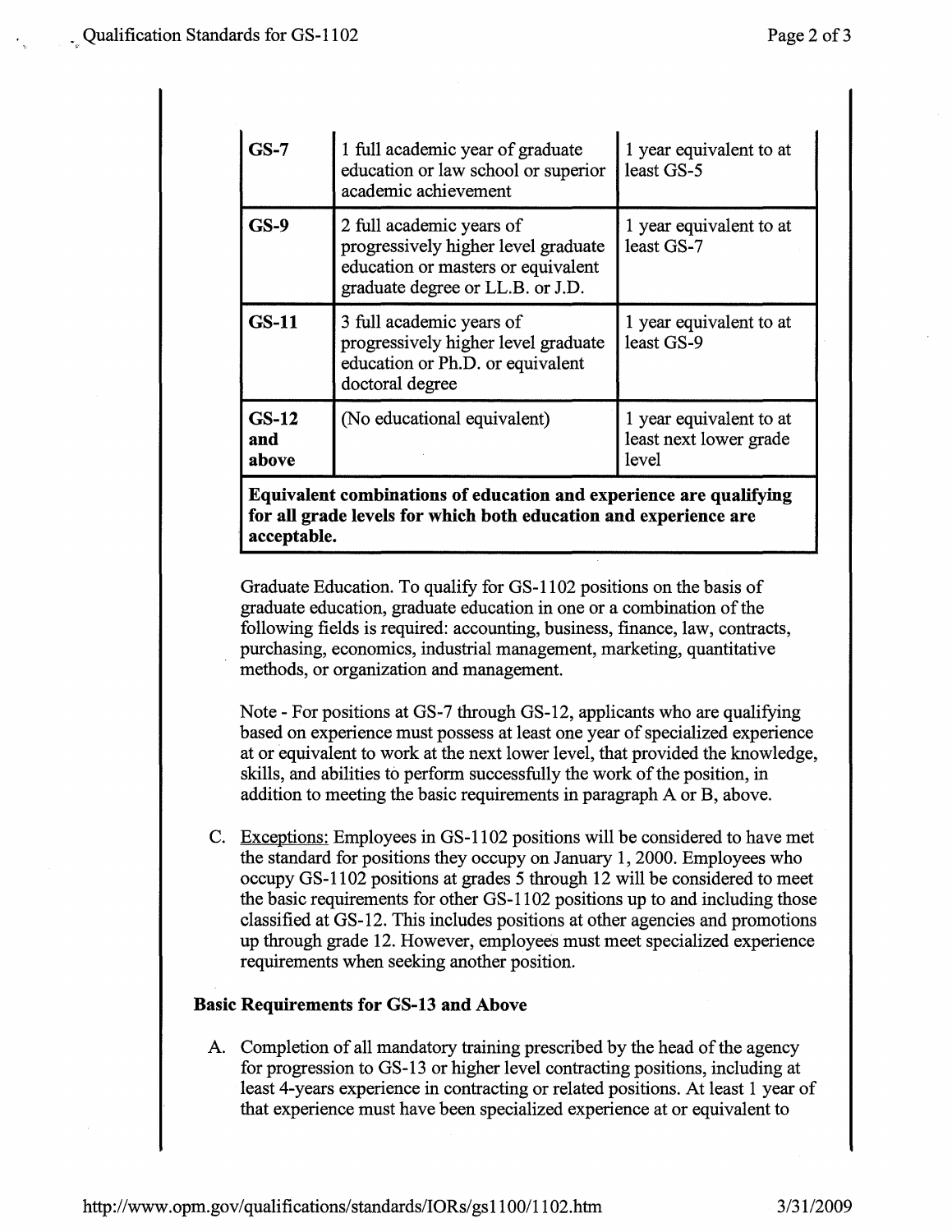work at the next lower level of the position, and must have provided the knowledge, skills, and abilities to perform successfully the work of the position.

### **AND**

- B. A 4-year course of study leading to a bachelor's degree, that included or was supplemented by at least 24 semester hours in any combination of the following fields: accounting, business, finance, law, contracts, purchasing, economics, industrial management, marketing, quantitative methods, or organization and management.
- C. Exceptions: Employees in GS-1102 positions will be considered to have met the standard for positions they occupy on January 1, 2000. This also applies to positions at the same grade in the same agency or other agencies if the specialized experience requirements are met. However, they will have to meet the basic requirements and specialized experience requirements in order to qualify for promotion to a higher grade, unless granted a waiver under Paragraph D.
- D. Waiver: When filling a specific vacant position, the senior procurement executive of the selecting agency, at his or her discretion, may waive any or all of the requirements of Paragraphs A and B above if the senior procurement executive certifies that the applicant possesses significant potential for advancement to levels of greater responsibility and authority, based on demonstrated analytical and decision making capabilities, job performance, and qualifying experience. With respect to each waiver granted under this Paragraph D, the senior procurement executive must document for the record the basis of the waiver. If an individual is placed in a position in an agency on the basis of a waiver, the agency may later reassign that individual to another position at the same grade within that agency without additional waiver action.

**U.S. Office of Personnel Management** 1900 E Street NW, Washington, DC 20415 | (202) 606-1800 | TTY (202) 606-2532  $\mathbb{Z}$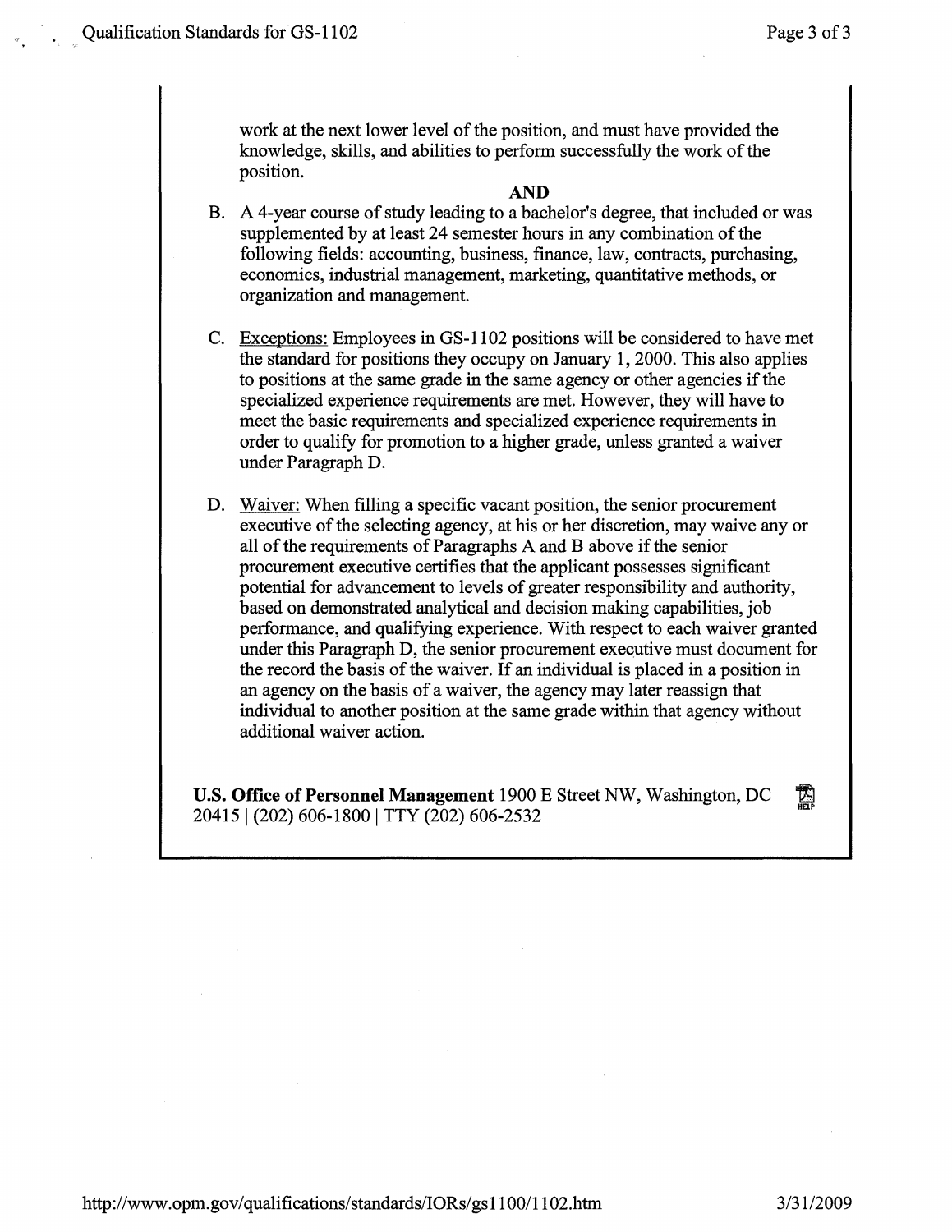# **SAMPLE Condition of Employment Agreement**

# **GENERAL SERVICES ADMINISTRATION**

## **AGREEMENT TO CONDITION OF EMPLOYMENT BASED ON EMPLOYEE'S RECEIPT OF WAIVER OF TRAINING AND/ OR EDUCATIONAL REQUIREMENTS FOR GS-1102 POSITION**

- 1. I, **we can construct (State of Employee)**, understand that I have been granted a temporary waiver of training and/or educational requirements to allow my placement in the position of **Exercise 20** position title, pay plan, series and grade) in the \_\_\_\_\_\_\_\_\_\_\_\_\_\_\_\_\_\_\_\_ (regional and organizational entity).
- 2. I acknowledge and agree that within \_\_\_\_\_\_\_\_\_(timeframe) of being placed in this position, I must complete the training and/or courses listed below to satisfy the core training and/or educational requirements associated with the position of \_\_\_\_\_\_\_\_\_\_\_, and that timeframe for completing this training begins on \_\_\_\_\_\_\_\_\_\_\_\_\_\_\_\_\_\_(date) and will conclude on  $_1$  (date).
	- 1.
	- 2.
	- 3.
	- 4.
	- 5.
	- 6.
- 3. I acknowledge and agree that I may submit a request for an extension of the temporary waiver to the Senior Procurement Executive in GSA's Office of the Chief Acquisition Officer. This request must describe the circumstances that preclude my meeting the training and/or educational requirement within the prescribed timeframe which will be evaluated to reach an appropriate determination resulting in approval or disapproval of my request.
- 4. I further acknowledge and agree that failure on my part to complete the training and/or educational requirements identified above within the (timeframe) or extended timeframe, if approved, could result in my reassignment, demotion or separation, and that appropriate action in my case will be determined based on the specific circumstances leading to my inability to fulfill these requirements. NOTE: The terms of the condition of employment pertains only to failure on the part of the employee to complete the training and/or educational requirements, and not on any actions that might have been taken on the part of management that might have impacted the employee's ability to meet the requirements within the timeframe.